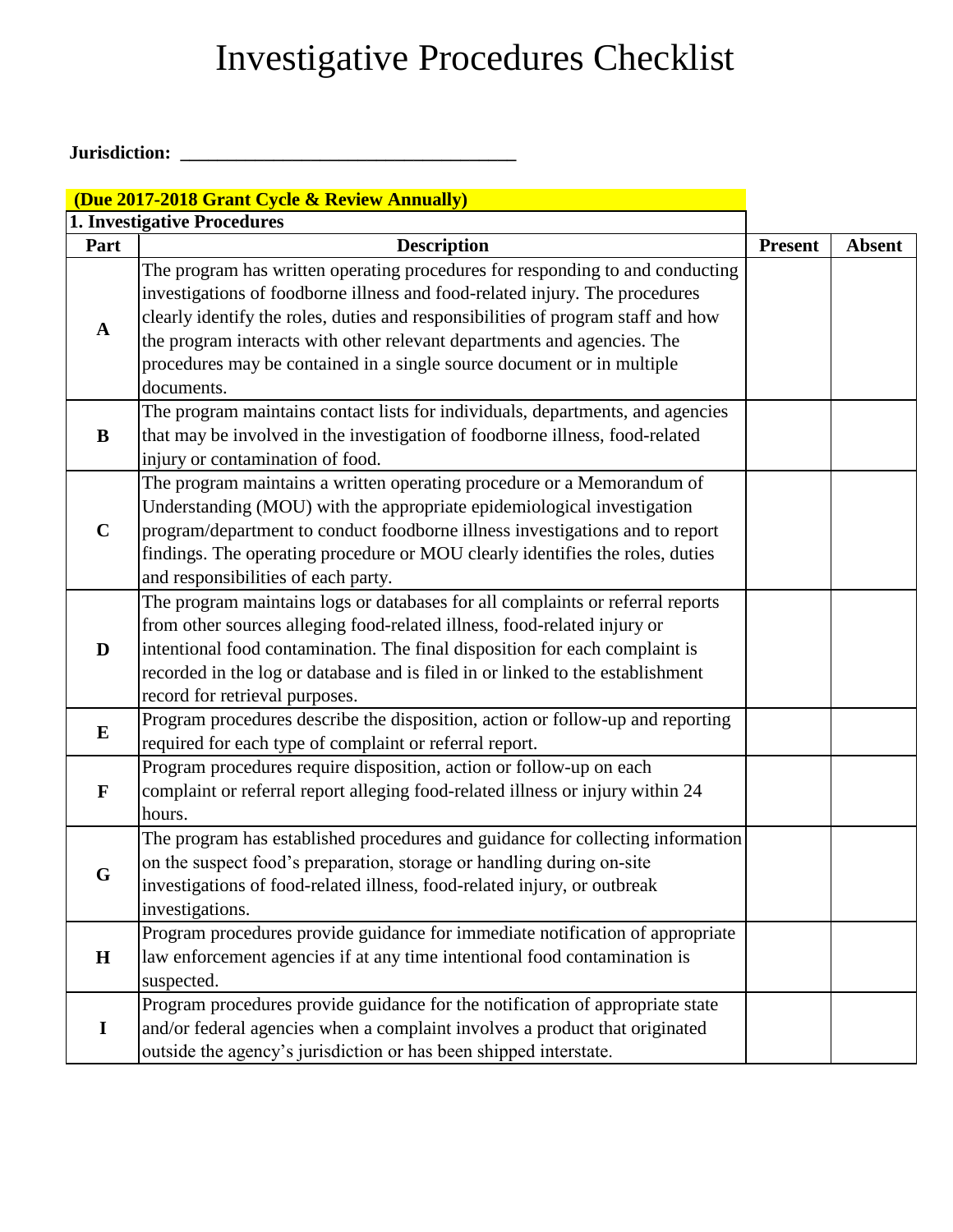# Investigative Procedures Checklist

### **(Due 2018-2019 Grant Cycle & Review Annually)**

|      | 2. Reporting Procedures                                                                                                                                                 |                |               |
|------|-------------------------------------------------------------------------------------------------------------------------------------------------------------------------|----------------|---------------|
| Part | <b>Description</b>                                                                                                                                                      | <b>Present</b> | <b>Absent</b> |
| A    | Possible contributing factors to the food-related illness, food-related injury or<br>intentional food contamination are identified in each on-site investigation report |                |               |
| B    | The program shares final reports of investigations with the state epidemiologist<br>and reports of confirmed foodborne disease outbreaks with CDC.                      |                |               |

| 3. Laboratory Support Documentation |                                                                                                                                                                                                                                                                                                                                                                                                                                                                                                                                           |                |               |
|-------------------------------------|-------------------------------------------------------------------------------------------------------------------------------------------------------------------------------------------------------------------------------------------------------------------------------------------------------------------------------------------------------------------------------------------------------------------------------------------------------------------------------------------------------------------------------------------|----------------|---------------|
| Part                                | <b>Description</b>                                                                                                                                                                                                                                                                                                                                                                                                                                                                                                                        | <b>Present</b> | <b>Absent</b> |
| A                                   | The program has a letter of understanding, written procedures, contract or MOU<br>acknowledging, that a laboratory(s) is willing and able to provide analytical<br>support to the jurisdiction's food program. The documentation describes the<br>type of biological, chemical, radiological contaminants or other food adulterants<br>that can be identified by the laboratory. The laboratory<br>support available includes the ability to conduct environmental sample analysis,<br>food sample analysis and clinical sample analysis. |                |               |
| B                                   | The program maintains a list of alternative laboratory contacts from which<br>assistance could be sought in the event that a food-related emergency exceeds<br>the capability of the primary support lab(s) listed in paragraph 3.a. This list<br>should also identify potential sources of laboratory support such as FDA,<br>USDA, CDC, or environmental laboratories for specific analysis that cannot be<br>performed by the jurisdiction's primary laboratory(s).                                                                    |                |               |

|      | 4. Trace-back Procedures                                                                                                                                                                                                                                                                                                                                                                           |                |               |
|------|----------------------------------------------------------------------------------------------------------------------------------------------------------------------------------------------------------------------------------------------------------------------------------------------------------------------------------------------------------------------------------------------------|----------------|---------------|
| Part | <b>Description</b>                                                                                                                                                                                                                                                                                                                                                                                 | <b>Present</b> | <b>Absent</b> |
| A    | Program management has an established procedure to address the trace-back of<br>foods implicated in an illness, outbreak or intentional food contamination. The<br>trace-back procedure provides for the coordinated involvement of all<br>appropriate agencies and identifies a coordinator to guide the investigation.<br>Trace-back reports are shared with all agencies involved and with CDC. |                |               |

| <b>Documentation</b> |                                                                                                                 |                |               |
|----------------------|-----------------------------------------------------------------------------------------------------------------|----------------|---------------|
| Part                 | <b>Description</b>                                                                                              | <b>Present</b> | <b>Absent</b> |
|                      | Logs or databases of alleged food-related illness and food-related injury<br>complaints maintained and current. |                |               |
|                      | Collection forms specified in the operating procedures                                                          |                |               |
|                      | The contact list for communicating with all relevant agencies.                                                  |                |               |